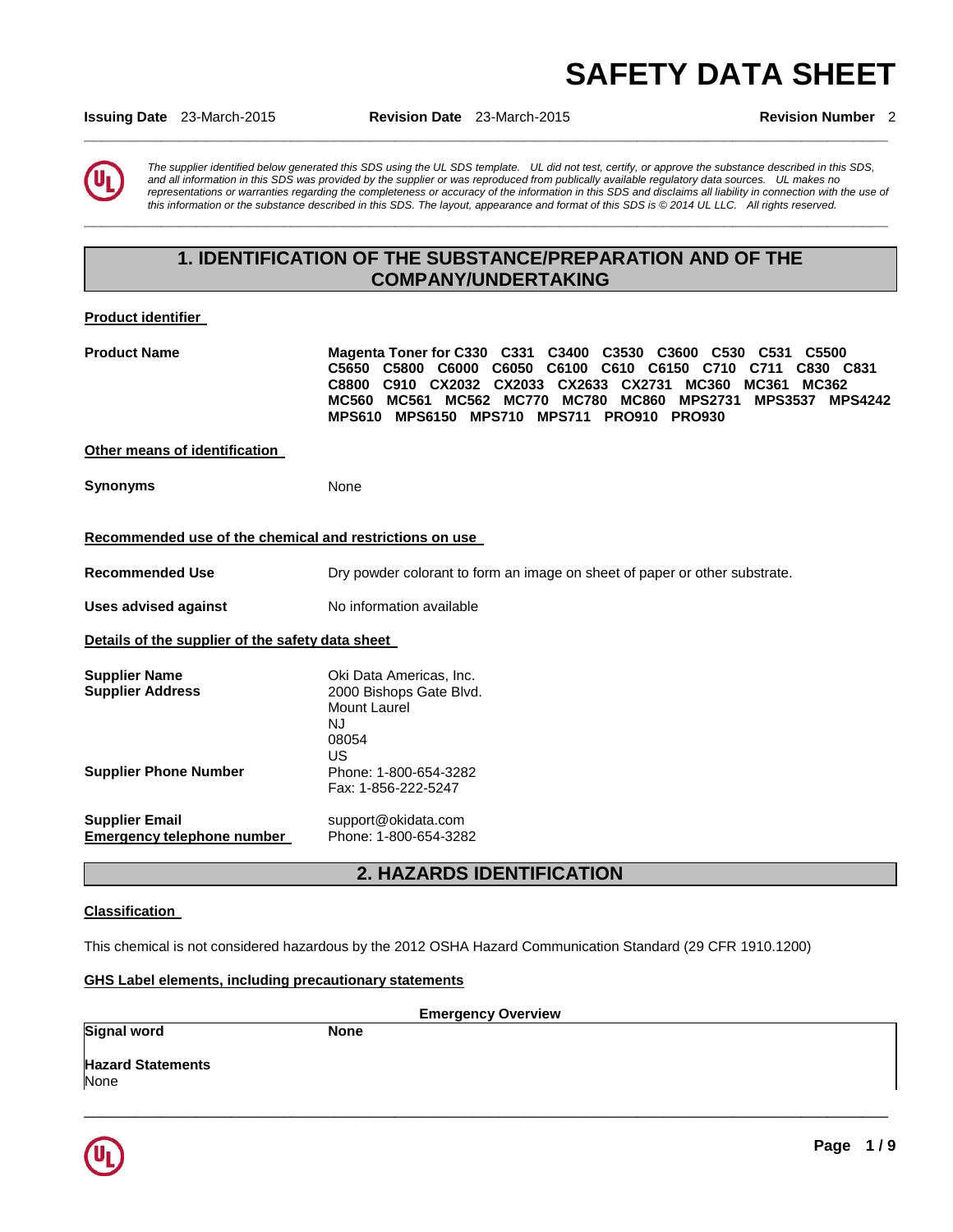**Appearance** Magenta **Physical State** Powder(s) Solid **Odor** Odorless

\_\_\_\_\_\_\_\_\_\_\_\_\_\_\_\_\_\_\_\_\_\_\_\_\_\_\_\_\_\_\_\_\_\_\_\_\_\_\_\_\_\_\_\_\_\_\_\_\_\_\_\_\_\_\_\_\_\_\_\_\_\_\_\_\_\_\_\_\_\_\_\_\_\_\_\_\_\_\_\_\_\_\_\_\_\_\_\_\_\_\_\_\_

#### **Precautionary Statements - Prevention**

Wash face, hands and any exposed skin thoroughly after handling Do not eat, drink or smoke when using this product

#### **Precautionary Statements - Response**

IF exposed or concerned: Get medical advice/attention

### **Precautionary Statements - Storage**

None

#### **Precautionary Statements - Disposal**

Dispose of contents/container to an approved waste disposal plant

#### **Hazards not otherwise classified (HNOC)**

Not applicable

#### **Unknown Toxicity**

97.75% of the mixture consists of ingredient(s) of unknown toxicity

#### **Other information**

No information available

### **Interactions with Other Chemicals**

No information available.

## **3. COMPOSITION/INFORMATION ON INGREDIENTS**

| <b>Chemical Name</b>                             | <b>CAS No</b> | Weight-% | <b>Trade Secret</b> |
|--------------------------------------------------|---------------|----------|---------------------|
| Third Party Formulation (<br>(TP # 1183605)      | Proprietary   |          |                     |
| Third<br>(TP # 1183605)<br>l Party Formulation ( | Proprietary   |          |                     |

\*The exact percentage (concentration) of composition has been withheld as a trade secret

## **4. FIRST AID MEASURES**

#### **First aid measures**

| <b>General Advice</b> | Show this safety data sheet to the doctor in attendance.                                                 |
|-----------------------|----------------------------------------------------------------------------------------------------------|
| <b>Eye Contact</b>    | Rinse thoroughly with plenty of water, also under the eyelids. If symptoms persist,<br>call a physician. |
| <b>Skin Contact</b>   | Wash skin with soap and water. In the case of skin irritation or allergic reactions<br>see a physician.  |
| <b>Inhalation</b>     | Remove to fresh air. If symptoms persist, call a physician.                                              |

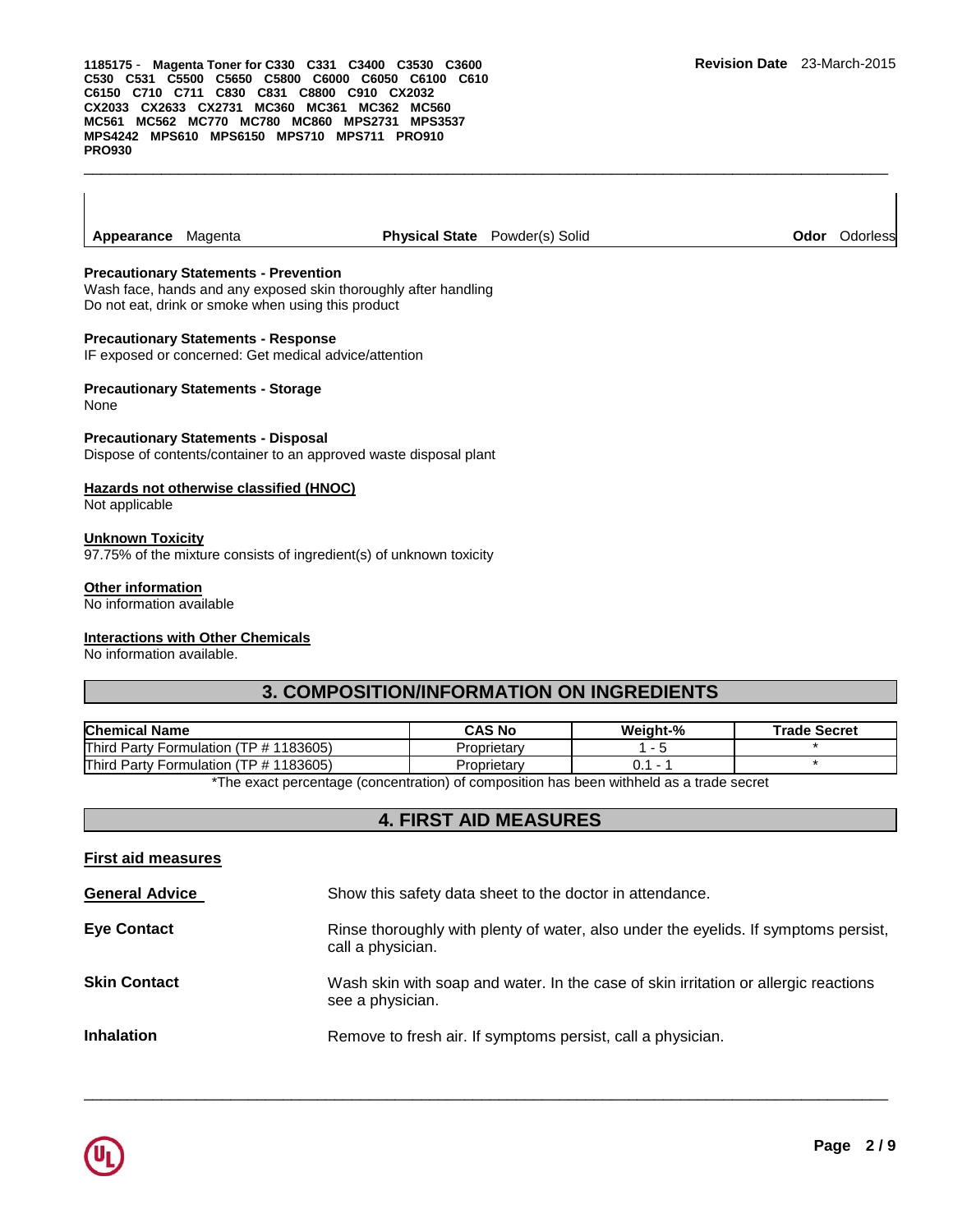## **Ingestion Do NOT** induce vomiting. Rinse mouth immediately and drink plenty of water. Never give anything by mouth to an unconscious person. Call a physician.

#### **Most important symptoms and effects, both acute and delayed**

**Most Important Symptoms and**  No information available. **Effects** 

#### **Indication of any immediate medical attention and special treatment needed**

**Notes to Physician**  Treat symptomatically.

## **5. FIRE-FIGHTING MEASURES**

#### **Suitable Extinguishing Media**

Use extinguishing measures that are appropriate to local circumstances and the surrounding environment.

#### **Unsuitable extinguishing media**

CAUTION: Use of water spray when fighting fire may be inefficient.

#### **Specific Hazards Arising from the Chemical**

No information available.

#### **Hazardous Combustion Products**

Carbon oxides.

**Explosion Data Sensitivity to Mechanical Impact** No.

**Sensitivity to Static Discharge Mo.** 

#### **Protective equipment and precautions for firefighters**

As in any fire, wear self-contained breathing apparatus pressure-demand, MSHA/NIOSH (approved or equivalent) and full protective gear.

#### **6. ACCIDENTAL RELEASE MEASURES**

| Personal precautions, protective equipment and emergency procedures |                                                          |  |
|---------------------------------------------------------------------|----------------------------------------------------------|--|
| <b>Personal Precautions</b>                                         | Avoid contact with eyes.                                 |  |
| <b>Environmental Precautions</b>                                    |                                                          |  |
| <b>Environmental Precautions</b>                                    | Refer to protective measures listed in Sections 7 and 8. |  |
| Methods and material for containment and cleaning up                |                                                          |  |
| <b>Methods for Containment</b>                                      | Prevent further leakage or spillage if safe to do so.    |  |
| Methods for cleaning up                                             | Pick up and transfer to properly labeled containers.     |  |

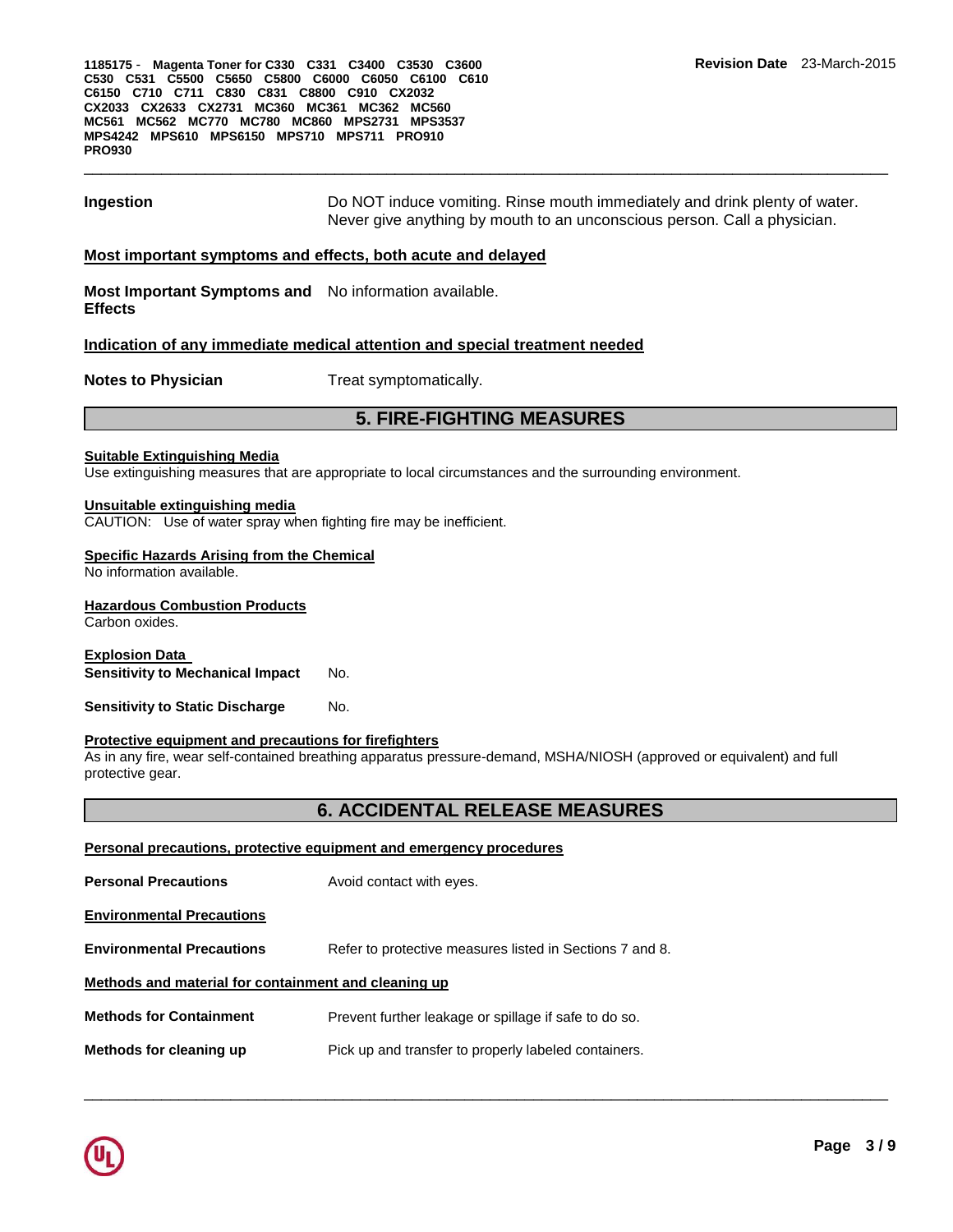## **7. HANDLING AND STORAGE**

\_\_\_\_\_\_\_\_\_\_\_\_\_\_\_\_\_\_\_\_\_\_\_\_\_\_\_\_\_\_\_\_\_\_\_\_\_\_\_\_\_\_\_\_\_\_\_\_\_\_\_\_\_\_\_\_\_\_\_\_\_\_\_\_\_\_\_\_\_\_\_\_\_\_\_\_\_\_\_\_\_\_\_\_\_\_\_\_\_\_\_\_\_

#### **Precautions for safe handling**

| <b>Handling</b> | Handle in accordance with good industrial hygiene and safety practice. Avoid contact with<br>skin, eyes or clothing. Do not eat, drink or smoke when using this product. Take off<br>contaminated clothing and wash before reuse. |
|-----------------|-----------------------------------------------------------------------------------------------------------------------------------------------------------------------------------------------------------------------------------|
|                 |                                                                                                                                                                                                                                   |

### **Conditions for safe storage, including any incompatibilities**

**Storage Keep containers tightly closed in a dry, cool and well-ventilated place. Keep out of the reach ventilated place.** of children.

**Incompatible Products** None known based on information supplied.

## **8. EXPOSURE CONTROLS/PERSONAL PROTECTION**

#### **Control parameters**

#### **Exposure Guidelines**

| <b>Chemical Name</b>                                                                                                                                                                                                                     | <b>ACGIH TLV</b>                                   | <b>OSHA PEL</b>                                                                                                                                                             | <b>NIOSH IDLH</b>       |
|------------------------------------------------------------------------------------------------------------------------------------------------------------------------------------------------------------------------------------------|----------------------------------------------------|-----------------------------------------------------------------------------------------------------------------------------------------------------------------------------|-------------------------|
| Third Party Formulation (TP # 1183605)                                                                                                                                                                                                   | TWA: $2 \text{ mg/m}^3$                            | (vacated) TWA: $2 \text{ mg/m}^3$                                                                                                                                           | TWA: $2 \text{ mq/m}^3$ |
| ACGIH TLV: American Conference of Governmental Industrial Hygienists - Threshold Limit Value OSHA PEL: Occupational Safety and Health<br>Administration - Permissible Exposure Limits NIOSH IDLH Immediately Dangerous to Life or Health |                                                    |                                                                                                                                                                             |                         |
| <b>Other Exposure Guidelines</b>                                                                                                                                                                                                         |                                                    | Vacated limits revoked by the Court of Appeals decision in AFL-CIO v. OSHA, 965 F.2d<br>962 (11th Cir., 1992) See section 15 for national exposure control parameters       |                         |
| <b>Appropriate engineering controls</b>                                                                                                                                                                                                  |                                                    |                                                                                                                                                                             |                         |
| <b>Engineering Measures</b>                                                                                                                                                                                                              | Showers<br>Eyewash stations<br>Ventilation systems |                                                                                                                                                                             |                         |
| Individual protection measures, such as personal protective equipment                                                                                                                                                                    |                                                    |                                                                                                                                                                             |                         |
| <b>Eye/Face Protection</b>                                                                                                                                                                                                               | No special protective equipment required.          |                                                                                                                                                                             |                         |
| <b>Skin and Body Protection</b>                                                                                                                                                                                                          | No special protective equipment required.          |                                                                                                                                                                             |                         |
| <b>Respiratory Protection</b>                                                                                                                                                                                                            |                                                    | No protective equipment is needed under normal use conditions. If exposure limits are<br>exceeded or irritation is experienced, ventilation and evacuation may be required. |                         |
| <b>Hygiene Measures</b>                                                                                                                                                                                                                  | smoke when using this product.                     | Handle in accordance with good industrial hygiene and safety practice. Do not eat, drink or                                                                                 |                         |

## **9. PHYSICAL AND CHEMICAL PROPERTIES**

\_\_\_\_\_\_\_\_\_\_\_\_\_\_\_\_\_\_\_\_\_\_\_\_\_\_\_\_\_\_\_\_\_\_\_\_\_\_\_\_\_\_\_\_\_\_\_\_\_\_\_\_\_\_\_\_\_\_\_\_\_\_\_\_\_\_\_\_\_\_\_\_\_\_\_\_\_\_\_\_\_\_\_\_\_\_\_\_\_\_\_\_\_

## **Physical and Chemical Properties**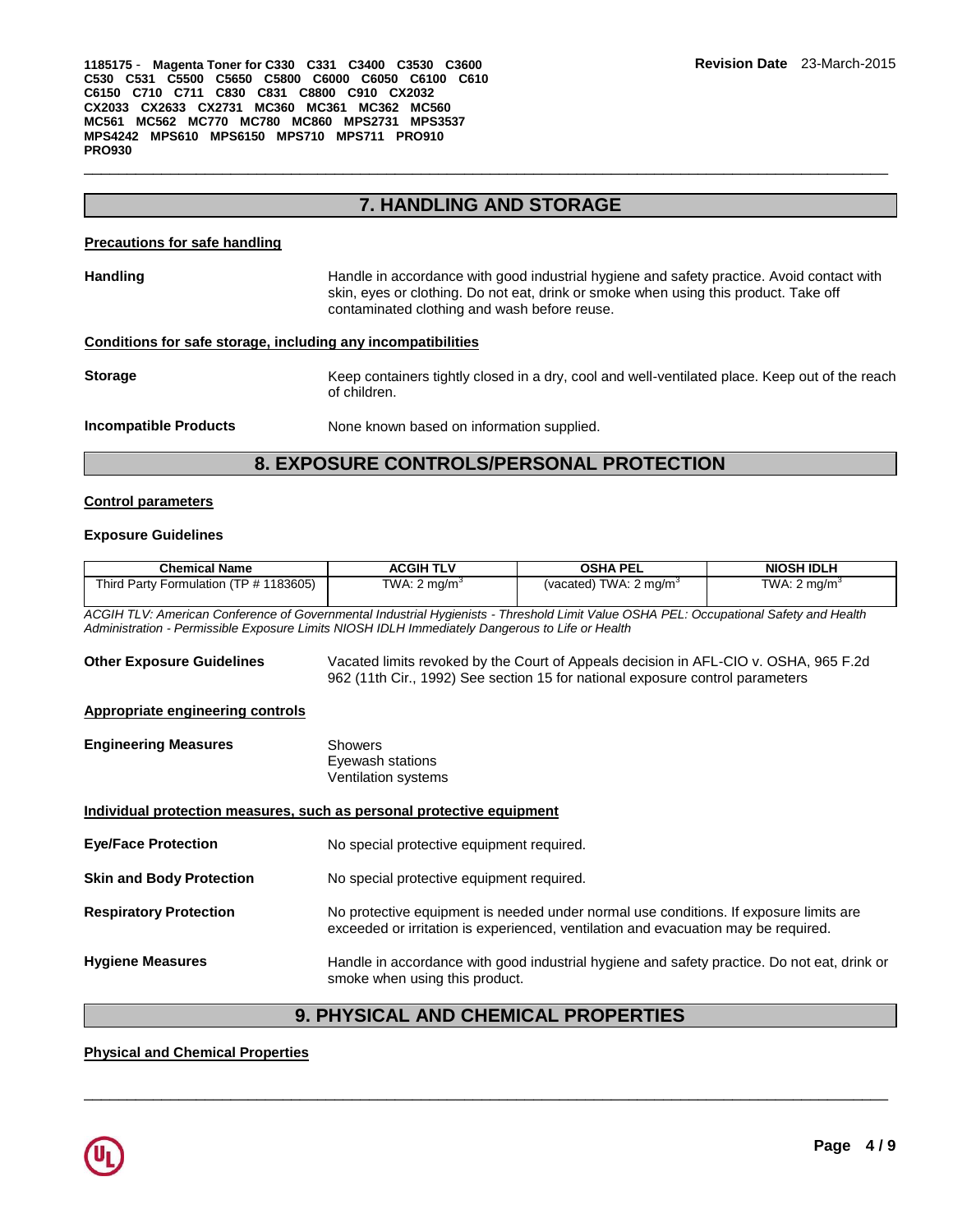| <b>Physical State</b> |  |
|-----------------------|--|
| Appearance            |  |
| Color                 |  |

**Property Construction Construction Construction Values According Property Remarks Method Property pH Notata available Notational Mone known None known Melting / freezing point No data available None known Boiling point / boiling range Modata available Mone Known None known Flash Point No data available None known None known Evaporation Rate No data available None known Flammability (solid, gas)** No data available None known None known **Flammability Limit in Air Upper flammability limit** No data available **Lower flammability limit** No data available **Vapor pressure No data available None known Vapor density No data available None known Specific Gravity 1.2 g/cm<sup>3</sup> None known** None known **Water Solubility 19th Contract Contract Contract Contract Contract Contract Contract Contract Contract Contract Contract Contract Contract Contract Contract Contract Contract Contract Contract Contract Contract Contract C Solubility in other solvents** No data available None known **Partition coefficient: n-octanol/water No data available None None known Autoignition temperature 1992 Contains Autority None known Decomposition temperature** No data available **None known Kinematic viscosity 6 (No data available None known None known None known None known None known None known None known Dynamic viscosity No data available None known Explosive properties**<br> **Oxidizing Properties**<br>
No data available **Oxidizing Properties** 

#### **Other Information**

**Softening Point No data available VOC Content (%)** No data available<br> **Particle Size** No data available **Particle Size Distribution** 

Powder(s), Solid **Appearance** Magenta **Odor** Odorless **Color** No information available **Odor Threshold** No information available

**Particle Size** No data available

## **10. STABILITY AND REACTIVITY**

\_\_\_\_\_\_\_\_\_\_\_\_\_\_\_\_\_\_\_\_\_\_\_\_\_\_\_\_\_\_\_\_\_\_\_\_\_\_\_\_\_\_\_\_\_\_\_\_\_\_\_\_\_\_\_\_\_\_\_\_\_\_\_\_\_\_\_\_\_\_\_\_\_\_\_\_\_\_\_\_\_\_\_\_\_\_\_\_\_\_\_\_\_

#### **Reactivity**

No data available.

#### **Chemical stability**

Stable under recommended storage conditions.

#### **Possibility of Hazardous Reactions**

None under normal processing.

#### **Hazardous Polymerization**

Hazardous polymerization does not occur.

### **Conditions to avoid**

None known based on information supplied.

#### **Incompatible materials**

None known based on information supplied.

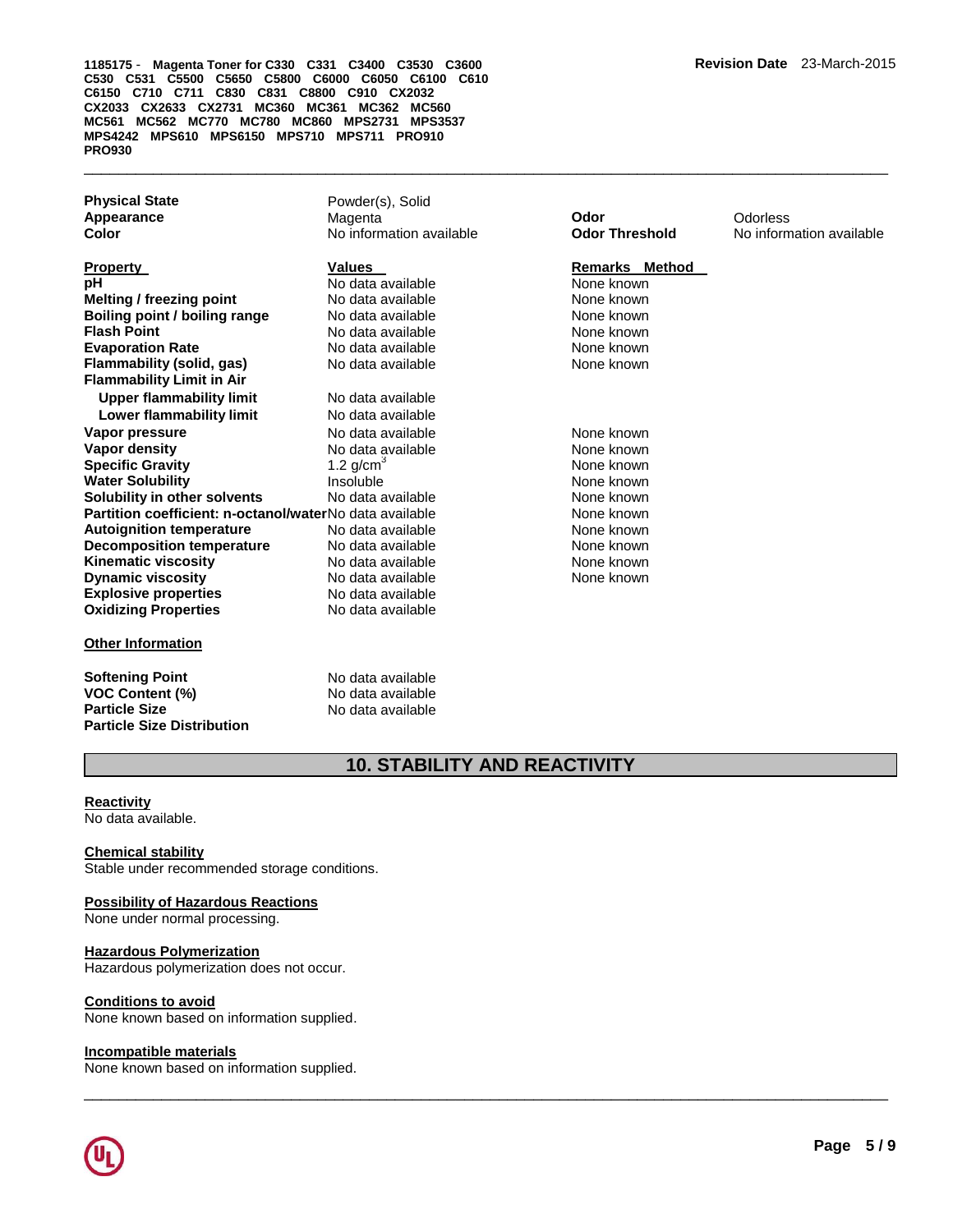#### **Hazardous Decomposition Products**

Carbon oxides.

## **11. TOXICOLOGICAL INFORMATION**

\_\_\_\_\_\_\_\_\_\_\_\_\_\_\_\_\_\_\_\_\_\_\_\_\_\_\_\_\_\_\_\_\_\_\_\_\_\_\_\_\_\_\_\_\_\_\_\_\_\_\_\_\_\_\_\_\_\_\_\_\_\_\_\_\_\_\_\_\_\_\_\_\_\_\_\_\_\_\_\_\_\_\_\_\_\_\_\_\_\_\_\_\_

## **Information on likely routes of exposure**

| <b>Product Information</b> | Product does not present an acute toxicity hazard based on known or supplied information.                         |
|----------------------------|-------------------------------------------------------------------------------------------------------------------|
| <b>Inhalation</b>          | Specific test data for the substance or mixture is not available.                                                 |
| <b>Eye Contact</b>         | Specific test data for the substance or mixture is not available.                                                 |
| <b>Skin Contact</b>        | Specific test data for the substance or mixture is not available.                                                 |
| Ingestion                  | Specific test data for the substance or mixture is not available. Harmful if swallowed. (based<br>on components). |

#### **Component Information**

| <b>Chemical Name</b>          | Oral LD50    | Dermal LD50  | <b>Inhalation LC50</b> |
|-------------------------------|--------------|--------------|------------------------|
| Third Party Formulation (TP # | Rat          | Rabbit       |                        |
| 1183605)                      | > 3750 mg/kg | > 3600 mg/kg |                        |

#### **Information on toxicological effects**

**Symptoms** No information available. **Delayed and immediate effects as well as chronic effects from short and long-term exposure Sensitization No information available. Mutagenic Effects** Ames Test (TA98, TA100, TA1535, TA1537, TA1538, W2uvrA): Negative **Carcinogenicity** Contains no ingredient listed as a carcinogen. **Reproductive Toxicity No information available. STOT - single exposure** No information available. **STOT - repeated exposure** No information available. **Chronic Toxicity No known effect based on information supplied. Target Organ Effects** Eyes. Respiratory system. Skin. Aspiration Hazard **No information available. Numerical measures of toxicity Product Information** 

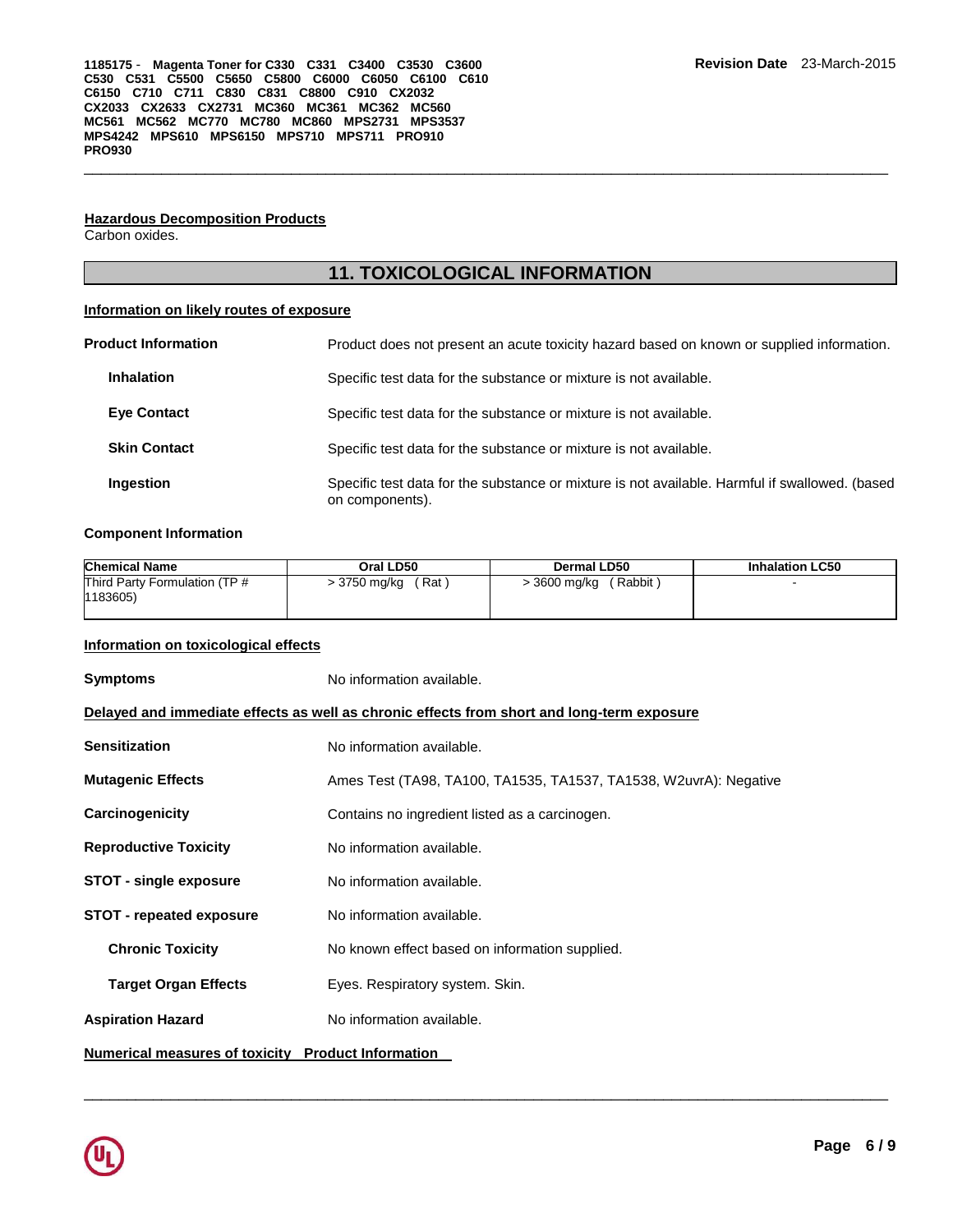#### **The following values are calculated based on chapter 3.1 of the GHS document**

#### **ATEmix (oral)**

987.00 mg/kg

## **12. ECOLOGICAL INFORMATION**

\_\_\_\_\_\_\_\_\_\_\_\_\_\_\_\_\_\_\_\_\_\_\_\_\_\_\_\_\_\_\_\_\_\_\_\_\_\_\_\_\_\_\_\_\_\_\_\_\_\_\_\_\_\_\_\_\_\_\_\_\_\_\_\_\_\_\_\_\_\_\_\_\_\_\_\_\_\_\_\_\_\_\_\_\_\_\_\_\_\_\_\_\_

#### **Ecotoxicity**

The environmental impact of this product has not been fully investigated.

#### **Persistence and Degradability**

No information available.

#### **Bioaccumulation**

No information available

#### **Other adverse effects**

No information available.

## **13. DISPOSAL CONSIDERATIONS**

#### **Waste treatment methods**

| Disposal methods       | This material, as supplied, is not a hazardous waste according to Federal regulations (40)<br>CFR 261). This material could become a hazardous waste if it is mixed with or otherwise<br>comes in contact with a hazardous waste, if chemical additions are made to this material, or<br>if the material is processed or otherwise altered. Consult 40 CFR 261 to determine whether<br>the altered material is a hazardous waste. Consult the appropriate state, regional, or local<br>regulations for additional requirements. |
|------------------------|---------------------------------------------------------------------------------------------------------------------------------------------------------------------------------------------------------------------------------------------------------------------------------------------------------------------------------------------------------------------------------------------------------------------------------------------------------------------------------------------------------------------------------|
| Contaminated Packaging | Dispose of contents/containers in accordance with local regulations.                                                                                                                                                                                                                                                                                                                                                                                                                                                            |
|                        |                                                                                                                                                                                                                                                                                                                                                                                                                                                                                                                                 |

#### **California Hazardous Waste Codes** 352

This product contains one or more substances that are listed with the State of California as a hazardous waste.

|                                                                   | <b>14. TRANSPORT INFORMATION</b>             |
|-------------------------------------------------------------------|----------------------------------------------|
| <u>DOT</u><br><b>Proper Shipping Name</b><br><b>Hazard Class</b>  | <b>NOT REGULATED</b><br>NON REGULATED<br>N/A |
| <u>TDG</u>                                                        | Not regulated                                |
| <b>MEX</b>                                                        | Not regulated                                |
| <b>ICAO</b>                                                       | Not regulated                                |
| <b>IATA</b><br><b>Proper Shipping Name</b><br><b>Hazard Class</b> | Not regulated<br><b>NON REGULATED</b><br>N/A |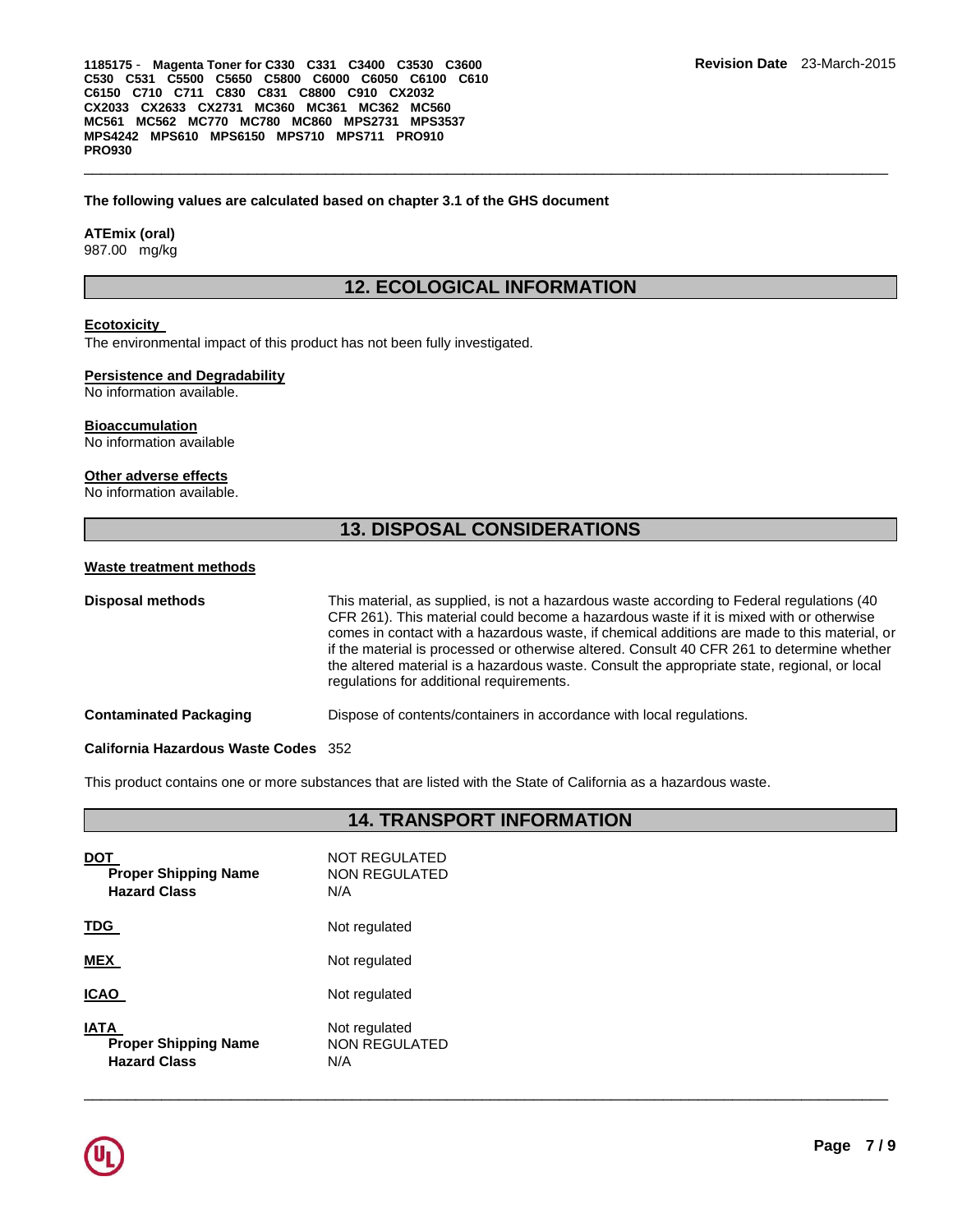| <b>IMDG/IMO</b><br><b>Hazard Class</b> | Not regulated<br>N/A |
|----------------------------------------|----------------------|
| <b>RID</b>                             | Not regulated        |
| ADR                                    | Not regulated        |
| ADN                                    | Not regulated        |
|                                        |                      |

## **15. REGULATORY INFORMATION**

#### **International Inventories**

TSCA Complies

DSL DSL **DISL COMPONENTS** All components are listed either on the DSL or NDSL.

**TSCA** - United States Toxic Substances Control Act Section 8(b) Inventory **DSL/NDSL** - Canadian Domestic Substances List/Non-Domestic Substances List

## **US Federal Regulations**

### **SARA 313**

Section 313 of Title III of the Superfund Amendments and Reauthorization Act of 1986 (SARA). This product contains a chemical or chemicals which are subject to the reporting requirements of the Act and Title 40 of the Code of Federal Regulations, Part 372

| <b>Chemical Name</b>                     | <b>CAS No</b> | Weight-% | <b>SARA 313 - Threshold</b><br>Values % |
|------------------------------------------|---------------|----------|-----------------------------------------|
| Third Party Formulation (TP # 1183605) - |               |          | ט.ו                                     |

#### **SARA 311/312 Hazard Categories**

| <b>Acute Health Hazard</b>        | Yes. |
|-----------------------------------|------|
| <b>Chronic Health Hazard</b>      | N٥   |
| <b>Fire Hazard</b>                | No.  |
| Sudden release of pressure hazard | N٥   |
| <b>Reactive Hazard</b>            | N٥   |

#### **CWA (Clean Water Act)**

This product contains the following substances which are regulated pollutants pursuant to the Clean Water Act (40 CFR 122.21 and 40 CFR 122.42)

| <b>Chemical Name</b>                      | <b>CWA - Reportable</b><br>Quantities | <b>CWA - Toxic Pollutants</b> | <b>CWA - Priority Pollutants</b> | CWA - Hazardous<br><b>Substances</b> |
|-------------------------------------------|---------------------------------------|-------------------------------|----------------------------------|--------------------------------------|
| Third Party Formulation (TP)<br>#1183605) |                                       |                               |                                  |                                      |

## **CERCLA**

This material, as supplied, does not contain any substances regulated as hazardous substances under the Comprehensive Environmental Response Compensation and Liability Act (CERCLA) (40 CFR 302) or the Superfund Amendments and Reauthorization Act (SARA) (40 CFR 355). There may be specific reporting requirements at the local, regional, or state level pertaining to releases of this material

\_\_\_\_\_\_\_\_\_\_\_\_\_\_\_\_\_\_\_\_\_\_\_\_\_\_\_\_\_\_\_\_\_\_\_\_\_\_\_\_\_\_\_\_\_\_\_\_\_\_\_\_\_\_\_\_\_\_\_\_\_\_\_\_\_\_\_\_\_\_\_\_\_\_\_\_\_\_\_\_\_\_\_\_\_\_\_\_\_\_\_\_\_

## **US State Regulations**